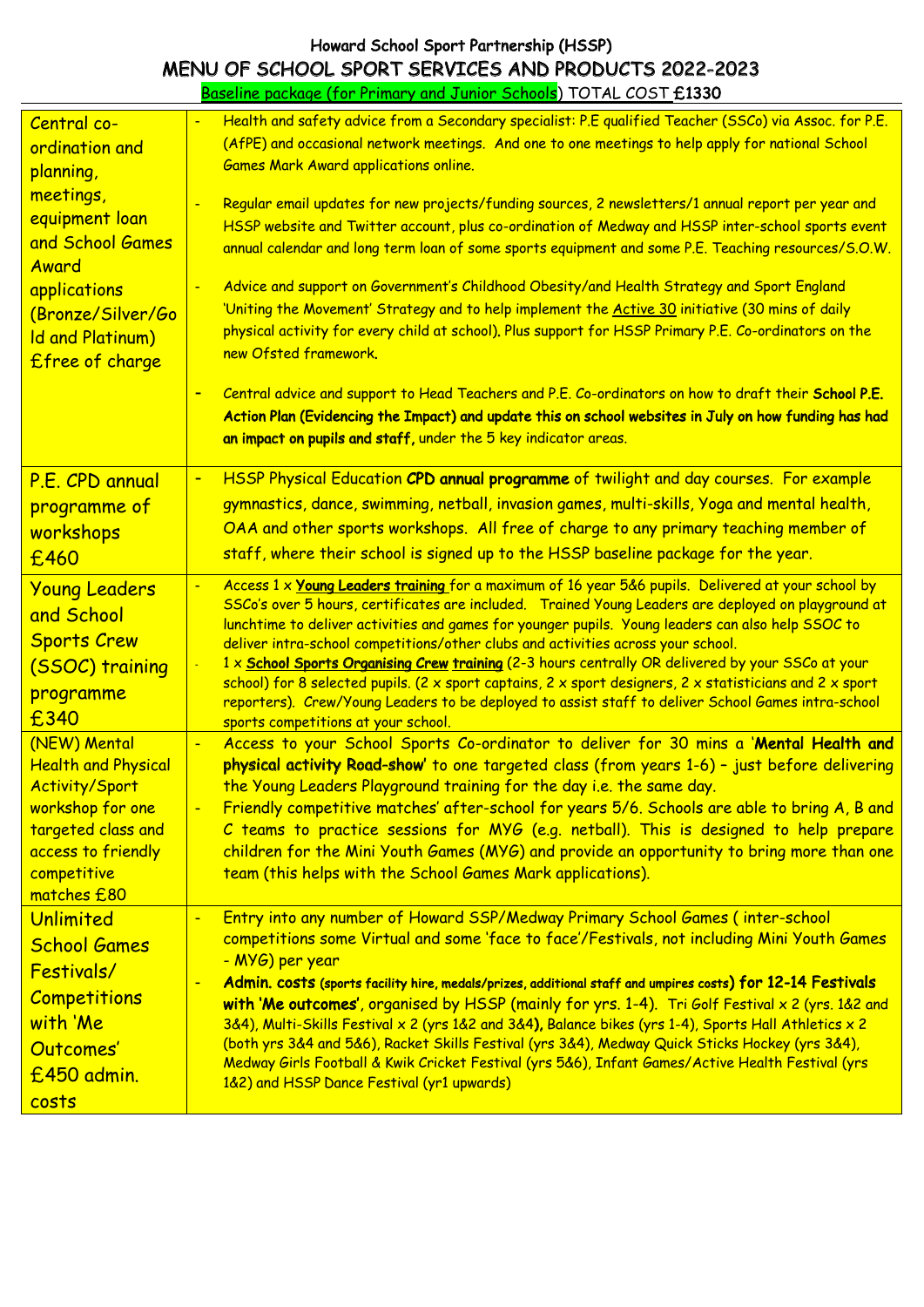## Baseline package (for Infant Schools only) TOTAL COST £900 Baseline package (for Infant Schools only) TOTAL COST £900

| <b>Central co-ordination</b><br>and planning,<br>meetings, equipment<br>loan and School<br><b>Games Award</b><br>applications<br>(Bronze/Silver/Gold)<br>£ free of charge | Health and safety advice from a Secondary specialist: P.E qualified Teacher (SSCo) via<br>Association for Physical Education (AfPE) and occasional network meetings.<br>One to one meetings to help apply for Kent Infant School Games Award applications online,<br>$\blacksquare$<br>when launched.<br>Regular email updates for new projects/funding sources, 2 newsletters/1 annual report per year<br>, access to HSSP website and Twitter account, plus Medway and HSSP inter-school sports<br>event calendar. Long term loan of some sports equipment and some P.E. Teaching<br>resources/S.O.W.<br>Advice and support on Government's Childhood Obesity/Health Strategy and Sport England<br>'Uniting the Movement Strategy' to help implement the Active 30 initiative (30 mins of daily<br>physical activity for every child at school). Plus support for HSSP Primary P.E. Co-ordinators on<br>the new Ofsted framework |
|---------------------------------------------------------------------------------------------------------------------------------------------------------------------------|------------------------------------------------------------------------------------------------------------------------------------------------------------------------------------------------------------------------------------------------------------------------------------------------------------------------------------------------------------------------------------------------------------------------------------------------------------------------------------------------------------------------------------------------------------------------------------------------------------------------------------------------------------------------------------------------------------------------------------------------------------------------------------------------------------------------------------------------------------------------------------------------------------------------------------|
|                                                                                                                                                                           | Central advice and support to Head Teachers and P.E. Co-ordinators on how to draft their<br>School P.E. Action Plan (Evidencing the Impact) and update this on school websites in July on<br>how funding has had an impact on pupils and staff, under the 5 key indicator areas.                                                                                                                                                                                                                                                                                                                                                                                                                                                                                                                                                                                                                                                   |
| <b>SSCo curriculum</b><br>support and P.E. CPD<br>programme<br>£370                                                                                                       | Physical Education CPD annual programme of twilight courses largely including<br>$\blacksquare$<br>gymnastics, dance, swimming, netball, invasion games, multi-skills, Yoga and mental<br>health, and other sports workshops etc. (free of charge to any primary staff member<br>signed up to the HSSP baseline package).                                                                                                                                                                                                                                                                                                                                                                                                                                                                                                                                                                                                          |
| <b>Mini Leaders training</b><br>programme and.<br>(NEW) Mental Health<br>and Physical<br><b>Activity/Sport</b><br>workshop for one<br>targeted class.<br>£210             | Access 1 x Mini Leaders training programme (specifically designed for yr 2's) Mini<br>$\blacksquare$<br>Leaders training delivered by SSCo's for 3-4 hours max. including certificates.<br>Trained Mini Leaders deployed on playground activities/games in play/lunchtime. (This<br>helps with the Kent Active Infant Mark Award application.)<br>Access to your School Sports Co-ordinator to deliver for 30 mins a 'Mental Health<br>and physical activity Road-show' to one targeted class (years 1-2) - just before<br>delivering the Mini Leaders training programme for the day i.e. the same day.                                                                                                                                                                                                                                                                                                                           |
| <b>Unlimited School Games</b><br><b>Festivals/Competitions</b><br>with 'Me Outcomes')<br>£320                                                                             | Entry into five Howard SSP/Medway Primary School Games (inter-school<br>$\blacksquare$<br>competitions/Festivals, not including Mini Youth Games - MYG for yrs 5 & 6) per year<br>Admin.costs of 5 Festivals with 'Me Outcomes'. These are currently:<br>Tri Golf Festival (yrs. 1 & 2), Multi-Skills Festival (yrs 1&2), Balance Bike (yrs 1 & 2),<br>Infant Games/Active Health (yrs 1 & 2) and HSSP Dance Festival (yr 1 upwards)                                                                                                                                                                                                                                                                                                                                                                                                                                                                                               |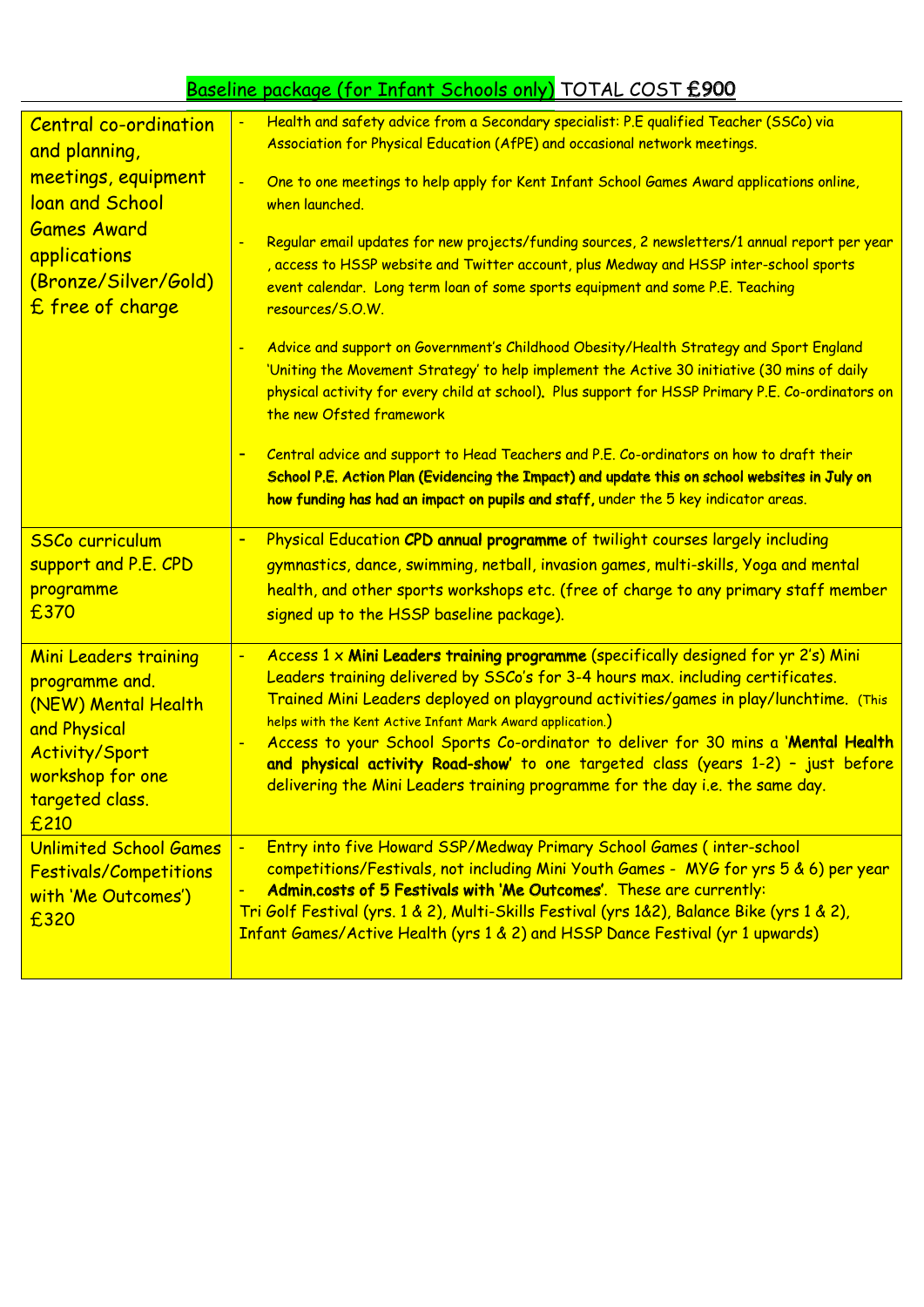| <b>Enhanced package =</b>                                                                                                | Enhanced package (for Infant/Primary/Junior Schools) COST £2000                                                                                                                                                                                                                                                                                                                                                                                                                                                                            |
|--------------------------------------------------------------------------------------------------------------------------|--------------------------------------------------------------------------------------------------------------------------------------------------------------------------------------------------------------------------------------------------------------------------------------------------------------------------------------------------------------------------------------------------------------------------------------------------------------------------------------------------------------------------------------------|
|                                                                                                                          | All services in Baseline package plus 3 smaller individually priced options from the yellow<br>boxes below (to the value of £800)                                                                                                                                                                                                                                                                                                                                                                                                          |
|                                                                                                                          | Other individual priced options                                                                                                                                                                                                                                                                                                                                                                                                                                                                                                            |
| <b>Sports Coaching</b><br>£240                                                                                           | Minimum 4 weeks of a one hour session after-school sports club for pupils with<br>qualified sports coach OR 4/5 x 1 hour sports coaching sessions, working alongside a<br>Primary Teacher/T.A. to learn from the Coach. Ideally after-school, or sometimes in<br>curriculum time.                                                                                                                                                                                                                                                          |
| <b>School Sport</b><br><b>Organising Crew</b><br>(SSOC) training (2-3<br>hours)<br>£150<br><b>Young Leaders training</b> | School Sport Organising Crew training (for 8 selected pupils: sports captains, sports<br>designers, statisticians and reporters). To be deployed to assist your P.E. Co-<br>ordinator/staff to deliver level 1 School Games intra-school sports competitions at<br>your school (as required in Bronze School Games Award) / assist with other Health<br>projects/assemblies i.e. Daily Mile. Or other suitable school physical activity<br>projects.<br>Young Leaders programme of training 5- 6 hours approx. including certificates (for |
| (5-6 hours) £350                                                                                                         | years 5/6 or adapted Mini Leaders for year 2's)                                                                                                                                                                                                                                                                                                                                                                                                                                                                                            |
| <b>Active Health</b><br><b>Ambassadors training</b><br>£200                                                              | Active Health Ambassadors training for 8 pupils who wish to help their teachers to<br>raise the profile of Health projects and campaign in school. Active Health<br>Ambassadors to mentor younger pupils to encourage them to become more physically<br>active/change eating and drinking behaviour.                                                                                                                                                                                                                                       |
| <b>Howard SSP Primary</b><br>P.E. Assessment tool<br>£300 K.S. 1 and 2<br>£200 K.S. 2<br>£100 K.S. 1                     | Memory-stick to help Primary Teachers track their class of pupils' progress, in all<br>٠<br>areas of the P.E. curriculum (activity specific). Using the current terminology<br>(emerging, expected, exceeding) this is an in-depth tool that can be used to help plan<br>lessons, identify where pupils are at in their P.E. learning, identifying who is/is not<br>making progress, and providing evidence to feedback to pupils/parents and<br>Ofsted/your line managers.                                                                |
| <b>Sports Day</b><br>£750                                                                                                | Sports Day at your primary school (one day planning and another day to assist<br>delivery) with the SSCo to bring in student sport leaders to assist where possible.                                                                                                                                                                                                                                                                                                                                                                       |
| <b>Wake and Shake staff</b><br>training<br>£540                                                                          | Training by an SSCo and the loan of resources to encourage 10 mins of daily physical<br>exercise at your school in class, promote concentration and help pupils prepare for<br>lessons.                                                                                                                                                                                                                                                                                                                                                    |
| (NEW) Mental Health and<br>Physical Activity/Sport<br>workshop for one targeted<br>class £100                            | Access to your School Sports Co-ordinator to deliver for 30 mins a 'Mental Health<br>and physical activity Road-show' to one targeted class (from years 1-6)                                                                                                                                                                                                                                                                                                                                                                               |
| <b>Health project</b><br>at Medway Park (1<br>class of 30 only, for 6<br>x 1 hour sessions)<br>£950                      | 1 class (based on 30 max yr 5/6 children) 6 x 1 hour health and fitness sessions led<br>by qualified fitness instructors, at Medway Park Shokk Gym and other sports<br>facilities. Class must be supervised by 2 teachers/T.A.'s. Includes 30 pupil log books,<br>certificates and occasional fruit for pupils, but THIS DOES NOT INCLUDE<br>TRANSPORTATION TO AND FROM MEDWAY PARK.                                                                                                                                                       |
| Lunchtime supervisors<br>training on playground<br>games and young leader<br>deployment<br>£200                          | 1 hour's training delivered by SSCo for Lunchtime Supervisors, to enable them to be<br>more confident in a wider range of playground games at the deployment and<br>organisation of trained 'Young Leaders'. Enabling the playground to become more<br>structured for pupils and to help reduce the number of incidents/accidents and<br>behavioural problems at lunchtime/playtime.                                                                                                                                                       |